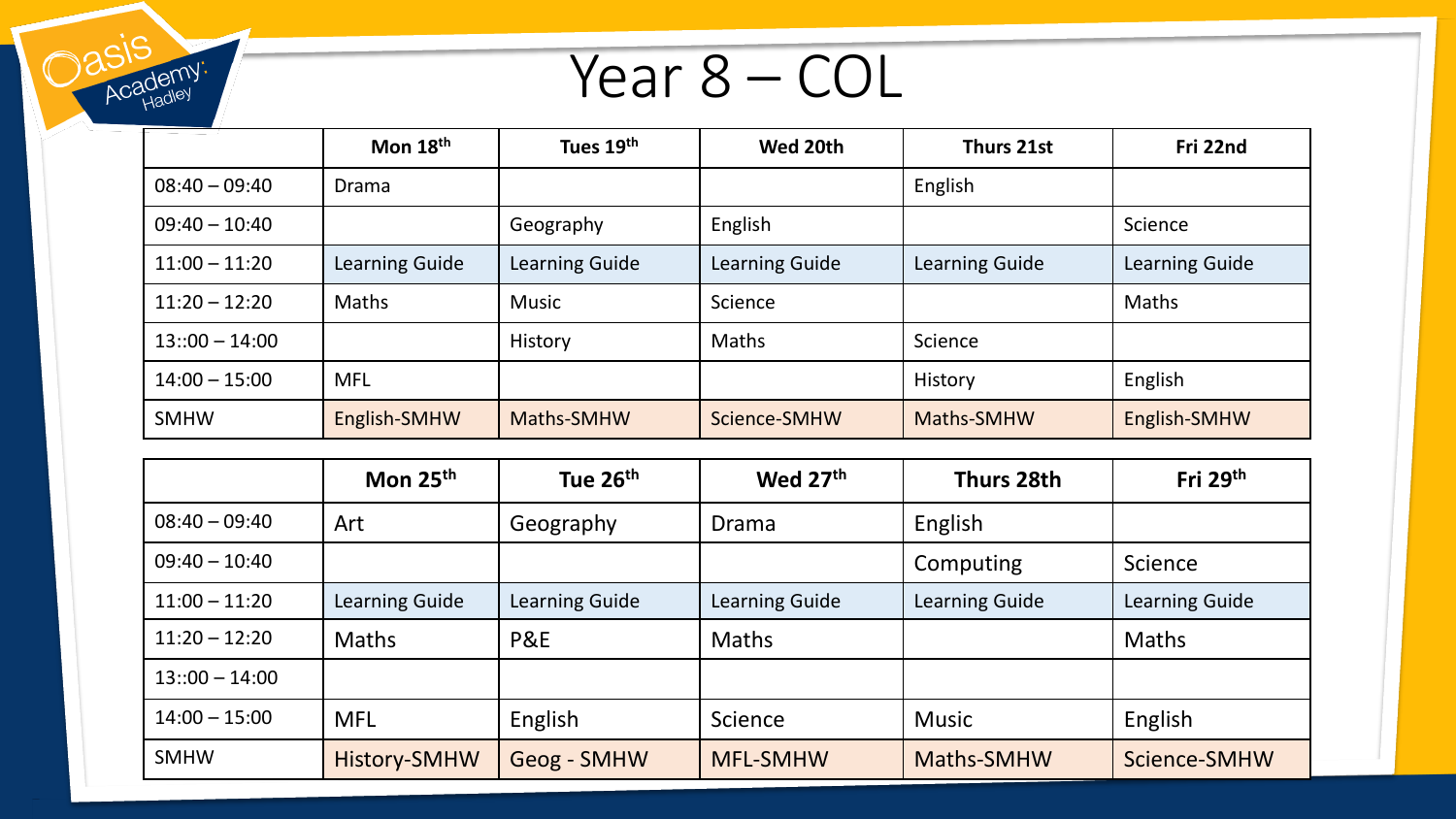## Year 8 – BER

Dasis

Academy.

|                  | Mon 18 <sup>th</sup> | Tues 19th      | Wed 20th       | Thurs 21st     | Fri 22nd       |
|------------------|----------------------|----------------|----------------|----------------|----------------|
| $08:40 - 09:40$  | Computing            | <b>P&amp;E</b> |                | English        |                |
| $09:40 - 10:40$  |                      | Art            | English        | <b>History</b> | Science        |
| $11:00 - 11:20$  | Learning Guide       | Learning Guide | Learning Guide | Learning Guide | Learning Guide |
| $11:20 - 12:20$  | <b>Maths</b>         |                | Science        |                | <b>Maths</b>   |
| $13::00 - 14:00$ |                      | <b>MFL</b>     | <b>Maths</b>   | Science        | <b>Music</b>   |
| $14:00 - 15:00$  | Geography            |                |                |                | English        |
| <b>SMHW</b>      | Maths-SMHW           | English-SMHW   | Science-SMHW   | Maths-SMHW     | English-SMHW   |

|                  | Mon 25 <sup>th</sup> | Tue 26 <sup>th</sup> | Wed 27th        | Thurs 28th     | Fri $29th$     |
|------------------|----------------------|----------------------|-----------------|----------------|----------------|
| $08:40 - 09:40$  |                      |                      | Geography       | English        |                |
| $09:40 - 10:40$  | <b>Drama</b>         | <b>P&amp;E</b>       | <b>PE</b>       |                | Science        |
| $11:00 - 11:20$  | Learning Guide       | Learning Guide       | Learning Guide  | Learning Guide | Learning Guide |
| $11:20 - 12:20$  | <b>Maths</b>         | History              | Maths           |                | <b>Maths</b>   |
| $13::00 - 14:00$ |                      |                      |                 |                |                |
| $14:00 - 15:00$  |                      | English              | Science         | <b>MFL</b>     | English        |
| <b>SMHW</b>      | History-SMHW         | <b>Geog - SMHW</b>   | <b>MFL-SMHW</b> | Maths-SMHW     | Science-SMHW   |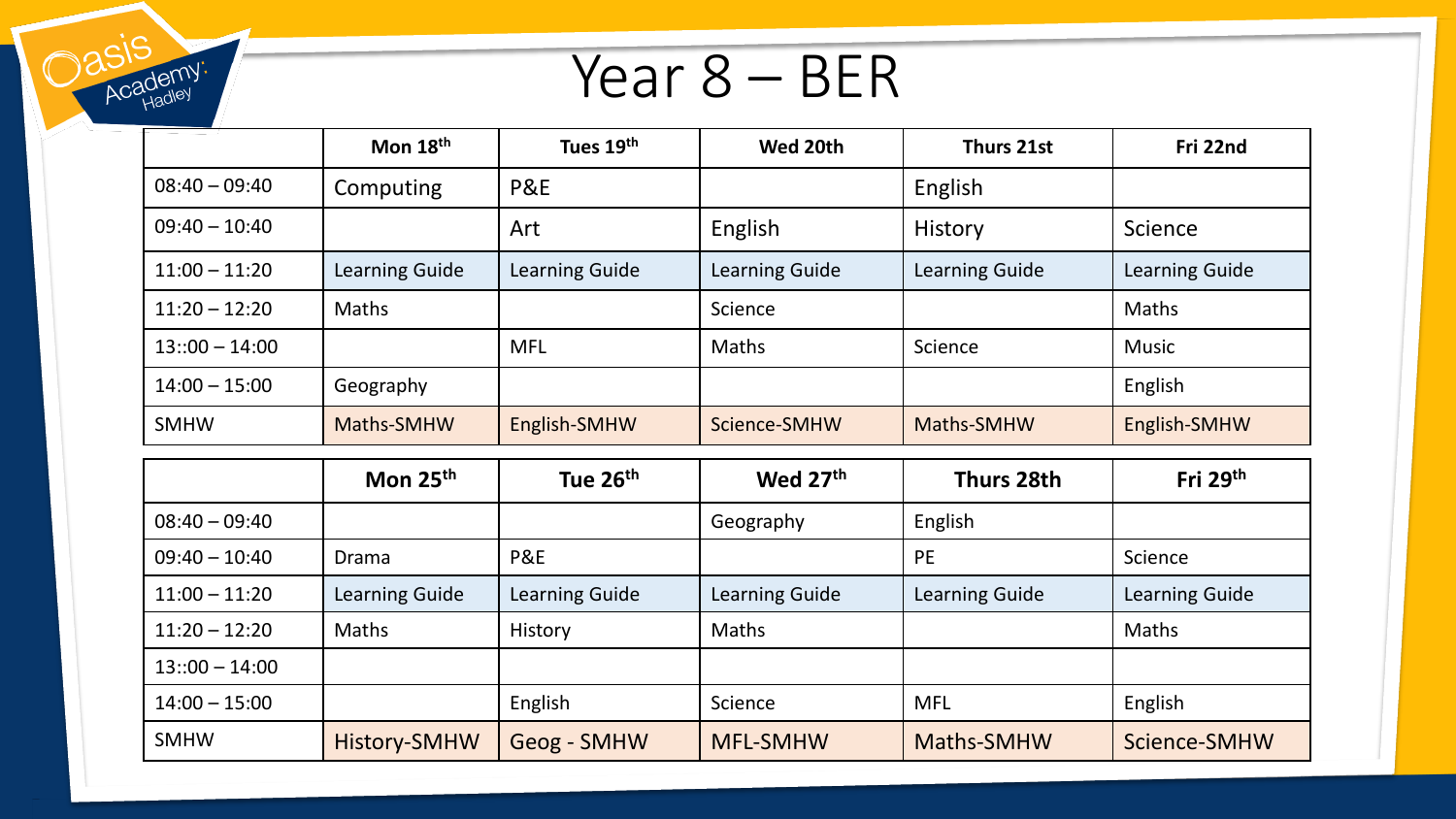

Dasis

Academy:

|                  | Mon 18 <sup>th</sup> | Tues 19th      | Wed 20th       | Thurs 21st     | Fri 22nd       |
|------------------|----------------------|----------------|----------------|----------------|----------------|
| $08:40 - 09:40$  | Art                  |                |                | English        |                |
| $09:40 - 10:40$  |                      | Geography      | English        | History        | Science        |
| $11:00 - 11:20$  | Learning Guide       | Learning Guide | Learning Guide | Learning Guide | Learning Guide |
| $11:20 - 12:20$  | <b>Maths</b>         | <b>Music</b>   | Science        |                | Maths          |
| $13::00 - 14:00$ |                      | <b>MFL</b>     | <b>Maths</b>   | Science        |                |
| $14:00 - 15:00$  | Drama                |                |                |                | English        |
| <b>SMHW</b>      | Maths-SMHW           | English-SMHW   | Science-SMHW   | Maths-SMHW     | English-SMHW   |

|                  | Mon 25 <sup>th</sup>  | Tue 26 <sup>th</sup> | Wed 27th        | Thurs 28th     | Fri $29th$     |
|------------------|-----------------------|----------------------|-----------------|----------------|----------------|
| $08:40 - 09:40$  | Drama                 |                      | <b>History</b>  | English        |                |
| $09:40 - 10:40$  | Geography             |                      | <b>PE</b>       |                | Science        |
| $11:00 - 11:20$  | <b>Learning Guide</b> | Learning Guide       | Learning Guide  | Learning Guide | Learning Guide |
| $11:20 - 12:20$  | <b>Maths</b>          | <b>P&amp;E</b>       | Maths           |                | <b>Maths</b>   |
| $13::00 - 14:00$ |                       | Computing            |                 |                |                |
| $14:00 - 15:00$  |                       | English              | Science         | <b>MFL</b>     | English        |
| <b>SMHW</b>      | <b>History-SMHW</b>   | Geog - SMHW          | <b>MFL-SMHW</b> | Maths-SMHW     | Science-SMHW   |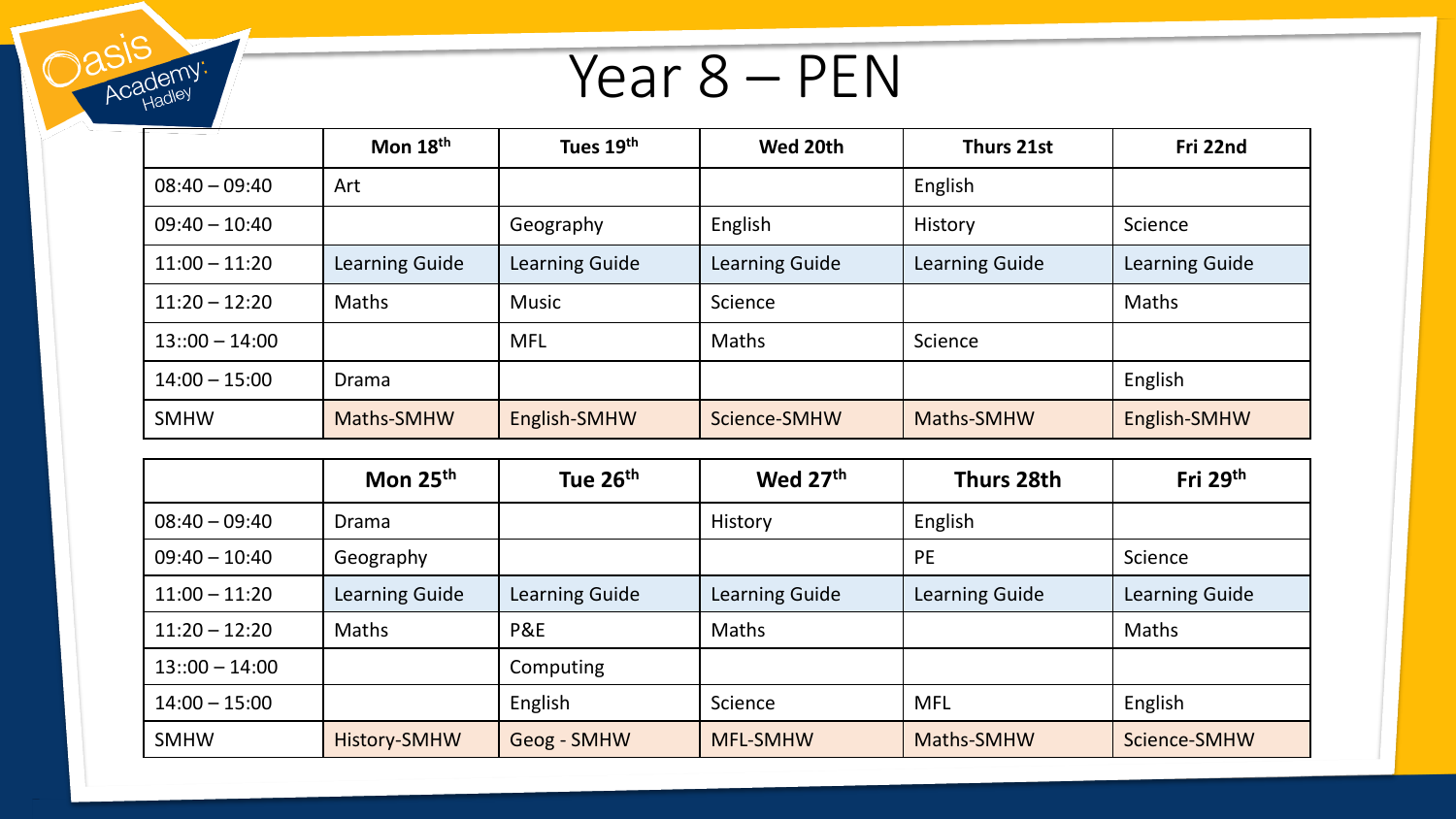

Dasis

Academy:

|                  | Mon $18th$     | Tues 19th      | Wed 20th       | Thurs 21st     | Fri 22nd       |
|------------------|----------------|----------------|----------------|----------------|----------------|
| $08:40 - 09:40$  | <b>P&amp;E</b> | Computing      |                | English        |                |
| $09:40 - 10:40$  |                |                | English        | <b>History</b> | Science        |
| $11:00 - 11:20$  | Learning Guide | Learning Guide | Learning Guide | Learning Guide | Learning Guide |
| $11:20 - 12:20$  | <b>Maths</b>   | Geography      | Science        |                | <b>Maths</b>   |
| $13::00 - 14:00$ |                | <b>MFL</b>     | <b>Maths</b>   | Science        | <b>Drama</b>   |
| $14:00 - 15:00$  |                |                |                |                | English        |
| <b>SMHW</b>      | Maths-SMHW     | English-SMHW   | Science-SMHW   | Maths-SMHW     | English-SMHW   |

|                  | Mon 25 <sup>th</sup> | Tue 26 <sup>th</sup> | Wed 27th        | Thurs 28th     | Fri $29th$     |
|------------------|----------------------|----------------------|-----------------|----------------|----------------|
| $08:40 - 09:40$  | Geography            |                      | Art             | English        |                |
| $09:40 - 10:40$  | <b>Music</b>         | P&E                  |                 | <b>PE</b>      | Science        |
| $11:00 - 11:20$  | Learning Guide       | Learning Guide       | Learning Guide  | Learning Guide | Learning Guide |
| $11:20 - 12:20$  | <b>Maths</b>         | History              | <b>Maths</b>    |                | <b>Maths</b>   |
| $13::00 - 14:00$ |                      |                      |                 |                |                |
| $14:00 - 15:00$  |                      | English              | Science         | <b>MFL</b>     | English        |
| <b>SMHW</b>      | <b>History-SMHW</b>  | Geog - SMHW          | <b>MFL-SMHW</b> | Maths-SMHW     | Science-SMHW   |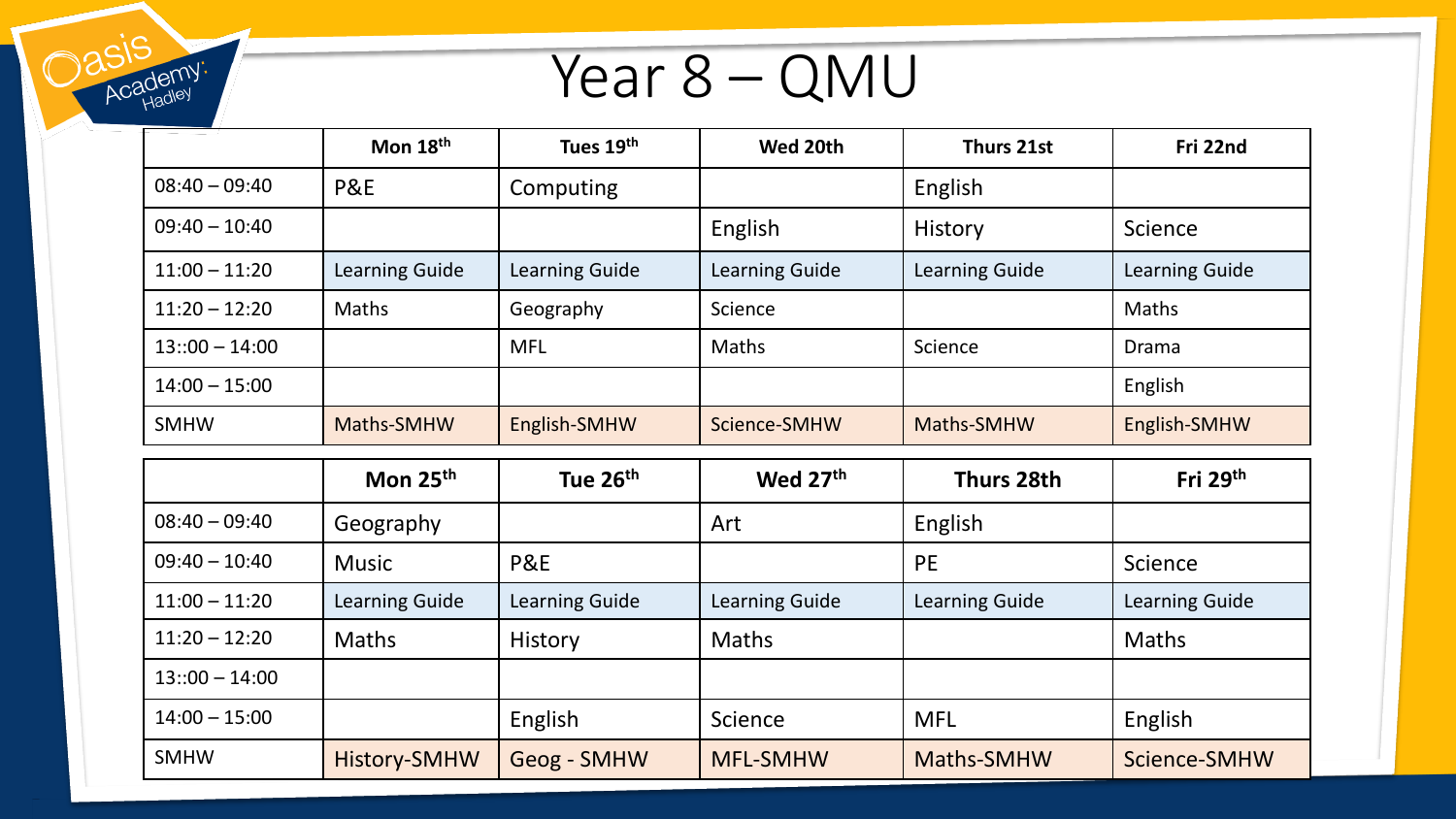Year 8 – YAL

| asis<br>Year 8 – YAL |                |                |                |                |                |  |  |
|----------------------|----------------|----------------|----------------|----------------|----------------|--|--|
|                      | Mon 18th       | Tues 19th      | Wed 20th       | Thurs 21st     | Fri 22nd       |  |  |
| $08:40 - 09:40$      |                |                |                | English        |                |  |  |
| $09:40 - 10:40$      |                | History        | English        |                | Science        |  |  |
| $11:00 - 11:20$      | Learning Guide | Learning Guide | Learning Guide | Learning Guide | Learning Guide |  |  |
| $11:20 - 12:20$      | Maths          | Geography      | Science        |                | Maths          |  |  |
| $13::00 - 14:00$     |                | Music          | Maths          | Science        |                |  |  |
| $14:00 - 15:00$      | <b>MFL</b>     |                |                | Art            | English        |  |  |
| <b>SMHW</b>          | Maths-SMHW     | English-SMHW   | Science-SMHW   | Maths-SMHW     | English-SMHW   |  |  |

|                  | Mon $25th$     | Tue 26 <sup>th</sup> | Wed 27 <sup>th</sup> | Thurs 28th     | Fri $29th$     |
|------------------|----------------|----------------------|----------------------|----------------|----------------|
| $08:40 - 09:40$  |                |                      | <b>History</b>       | English        | <b>P&amp;E</b> |
| $09:40 - 10:40$  | Geography      | <b>PE</b>            |                      | <b>Music</b>   | Science        |
| $11:00 - 11:20$  | Learning Guide | Learning Guide       | Learning Guide       | Learning Guide | Learning Guide |
| $11:20 - 12:20$  | <b>Maths</b>   | Drama                | <b>Maths</b>         |                | <b>Maths</b>   |
| $13::00 - 14:00$ |                |                      |                      |                |                |
| $14:00 - 15:00$  | <b>MFL</b>     | English              | Science              | Computing      | English        |
| <b>SMHW</b>      | History-SMHW   | <b>Geog - SMHW</b>   | <b>MFL-SMHW</b>      | Maths-SMHW     | Science-SMHW   |